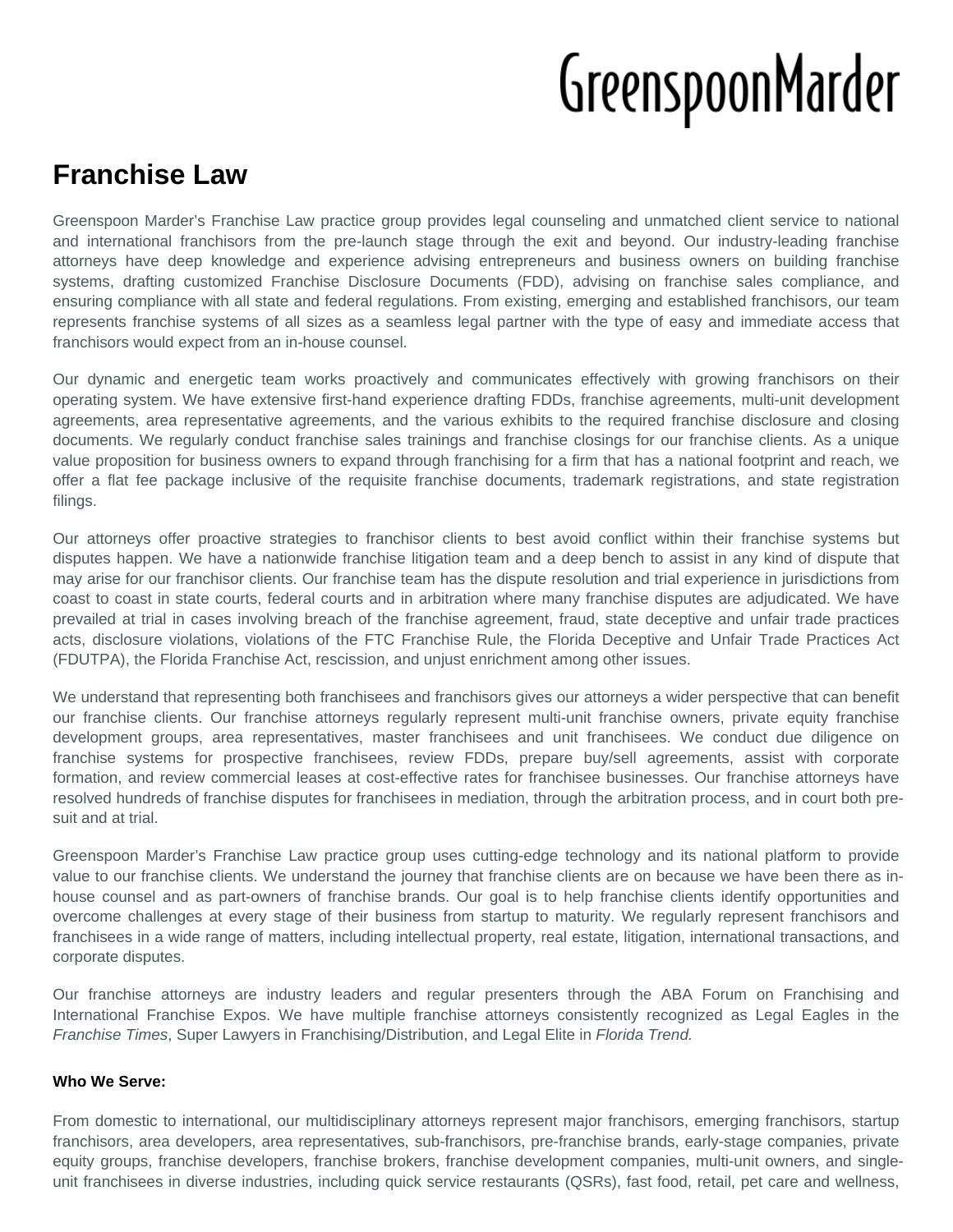fitness, health and wellness, medical spas, sports and entertainment, product manufacturing and distribution, education, pre-schools, residential services, B2B services, luxury brands, automotive dealers, and tech.

#### **Representative Matters:**

We represent franchise systems in all phases from startup to national and multi-national franchisors, which either have included or currently include:

- Scenthound
- Bahia Bowls
- Pinspiration DIY
- 3Natives
- NERDIT Now
- Nguyen's Kitchen
- Gus's World Famous Fried Chicken
- Montessori Kids Universe
- P3 Cost Analysts
- Stoner's Pizza Joint
- Koala Insulation
- Fries Man
- Bahia Bowls
- Augusta Lawn Care
- Tapville Social
- Checkmark Collections
- Dynamo Surfaces
- Serotonin Enterprises
- Eufloria Meds
- SugaringNYC
- Raining Berries
- Liquivida Lounge
- Ghost Kitchens
- Selfie WRLD
- Altus Jobs
- Rooster & Rice
- iFoam
- Rezzil
- Takorea
- Rock 'N Roll Sushi
- Island Wing Company
- Pause Wellness Studio

# **Related Areas**

- Banking & Finance
- Corporate
- Hospitality, Alcohol & Leisure Industry Group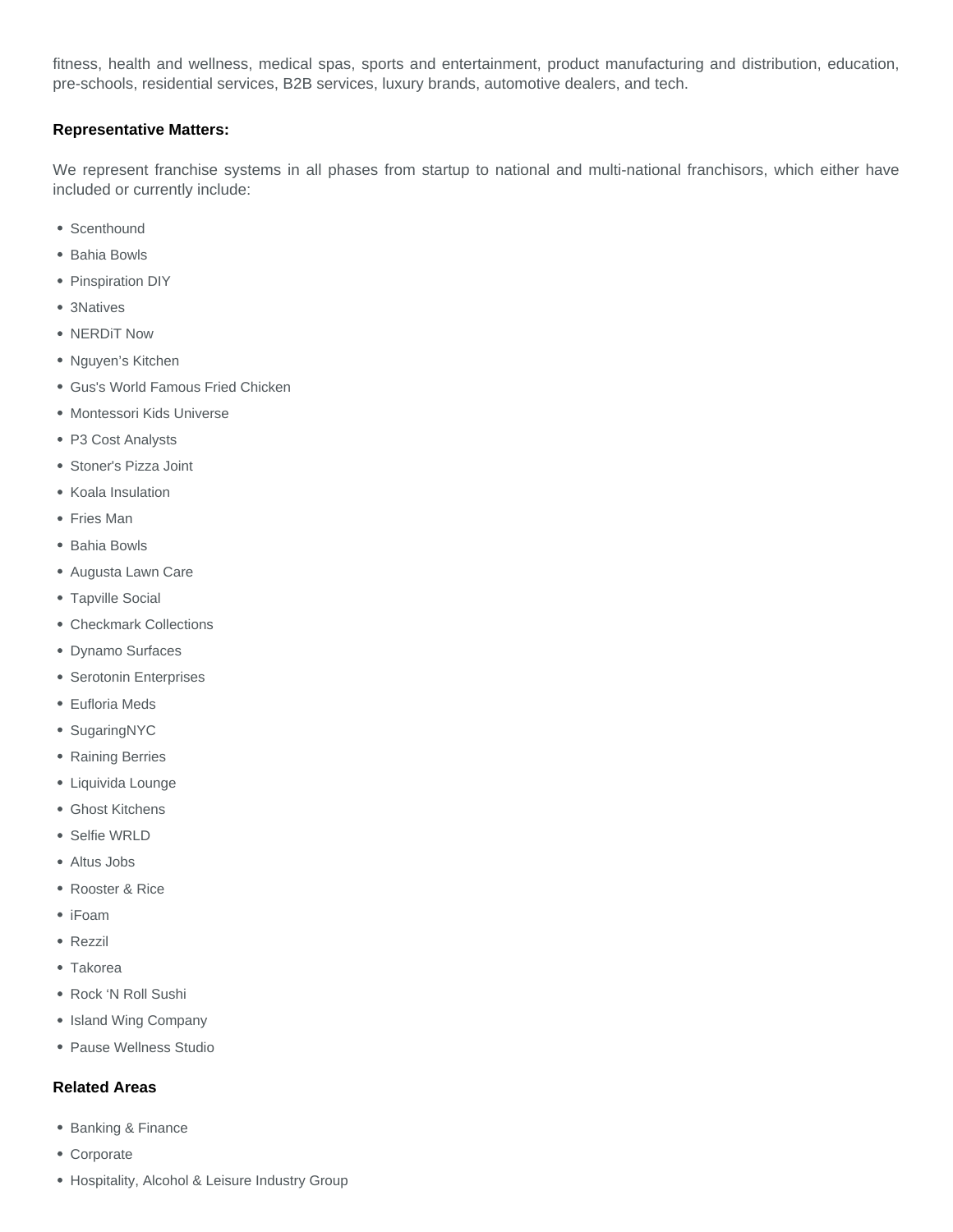- Intellectual Property
- Labor & Employment
- Land Use & Zoning
- Litigation
- Real Estate
- Entertainment & Sports
- Tax

#### **News**

- Greenspoon Marder Partners Deborah Baker and Adam Wasch Recognized in Florida Trend's 2022 "Legal Elite"
- Greenspoon Marder Successfully Represents Woof Gang Bakery & Grooming in Sale to Garnett Station Partners
- Greenspoon Marder Continues Expansion and Moves To New Office In Newark, N.J. at 1037 Raymond Blvd
- Greenspoon Marder Partners Brett Buterick and Evan Goldman Recognized Among The 2022 "New Jersey Rising Stars" By Super Lawyers
- Greenspoon Marder Launches Franchise Law Practice Group Nationwide

#### **Meet the Team**

- Brett M. Buterick
- Jacob C. Elberg
- Evan M. Goldman
- Robert Johnson
- · Natalie M. Restivo
- Adam G. Wasch
- Joseph C. Wasch

#### **Sub-Practices**

# **Startup Franchising**

#### Initial Franchise Consultation

If you are considering franchising your business, Greenspoon Marder's Franchise Law practice group offers a complimentary initial franchising consultation virtually or in one of our offices nationwide. Our experienced franchise attorneys will walk you through the entire process of whether franchising is the right next step for your business.

#### Intellectual Property: Trademarks and Copyrights

Securing your intellectual property rights is one of the key elements to owning and operating a scalable franchise system. Greenspoon Marder's Franchise Law practice group has extensive experience in intellectual property matters. As one of the first steps in the startup franchise package, we will file trademark applications for names, brand logos, and slogans with the United States Patent and Trademark Office and prepare an inter-company license agreement from your existing entity or the trademark holder. We will also contest any third parties who seek to file applications for trademarks that conflict with the marks of our clients

#### Creation of the Franchising Company

Our attorneys will form the franchising company (either ?a Subchapter S corporation or limited liability company) that will serve as the franchisor in the franchise system. This formation includes filing a certificate of formation/articles of organization in the desired state, obtaining the EIN tax number and providing general counseling services. This step may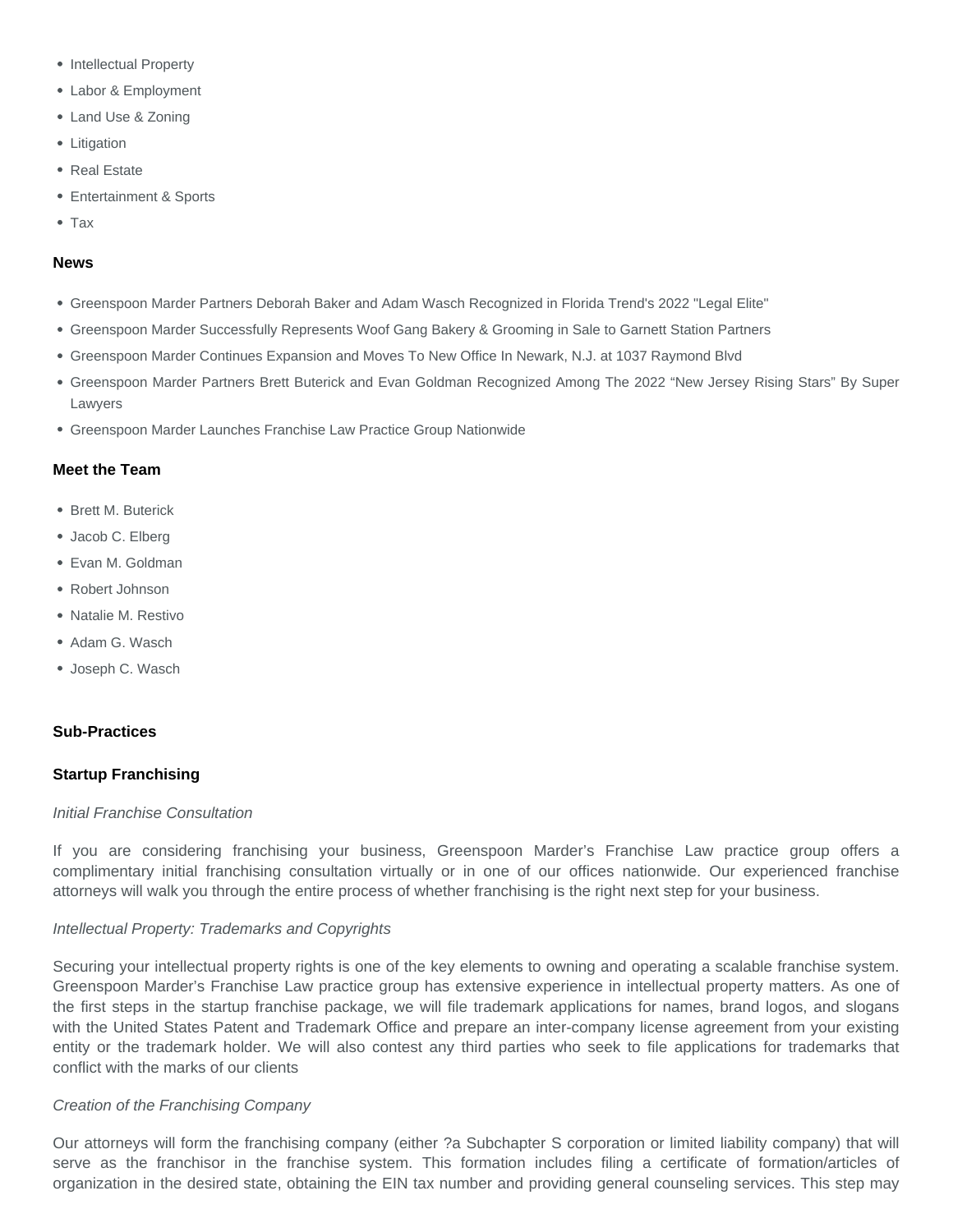include preparation of corporate governing documents such as a shareholder agreement or operating agreement.

#### Preparing the Franchise Disclosure Document and Franchise Agreements

Franchising is regulated at the federal level by the FTC Franchise Rule, Rule 16 C.F.R. part 36 and at the state level through franchise and/or business opportunity and relationship laws. Our franchise team members will set an initial structure meeting and carefully gather the required 23 items of information needed to draft your FDD including:

- Information about the franchisor, affiliates, predecessors and parent companies
- The market of your franchise business and competition analysis
- Employment history of your officers and directors
- Litigation and bankruptcy history
- Competitive analysis of initial franchise fees in your industry
- Royalty fees, marketing fund fees, and other fees payable to the franchisor or affiliates
- Estimated costs to open a franchise unit
- Suppliers and vendors to be used by the franchise system
- Financial performance representations for Item 19

After conducting the analysis and finalizing the deal points for your FDD, we will prepare customized documents needed to launch your franchise system or area development business opportunity including the:

- Franchise Disclosure Document
- Franchise Agreement
- Multi-Unit Development Agreement
- Area Representative Disclosure Document
- Area Representative Agreement
- Exhibits (Personal Guaranty, Non-Disclosure and Non-Compete Agreement, State Addendums and Disclosures, ACH Authorization, and other required attachments)

#### State Registration(s) and State

After the franchise documents are completed and approved for launch, Greenspoon Marder's Franchise Law practice group will provide you with sales compliance training to enable you to comply with state or federal franchise laws and requirements. We will also register your franchise offering in the states in which you desire to offer or sell franchises. There are certain registration states which require franchisors to register the FDD and other franchise information on an annual basis including California, Hawaii, Illinois, Indiana, Maryland, Michigan, Minnesota, New York, North Dakota, Rhode Island, South Dakota, Virginia, Washington and Wisconsin. Other states have business opportunity laws which regulate the sale of business opportunities and require a form of notice and a fee including, but not limited to Florida, North Carolina, South Carolina, Texas, Utah, Kentucky, Maine, and Connecticut. We offer our clients transparency and upto-date state registration information.

#### Flat Fees and Personal Attention

Our franchise attorneys offer competitive pricing and have a deep bench of attorneys in-house to cover several legal services areas that include real estate, litigation, international transactions, and complex corporate matters. For many of our services, we charge a flat fee that will work within your budget. The startup package flat fee, for example, generally includes the required franchise documents (FDD, Franchise Agreement, Multi-Unit Development Agreement, and all exhibits) plus at least one trademark application, and registration in at least one registration state or business opportunity state.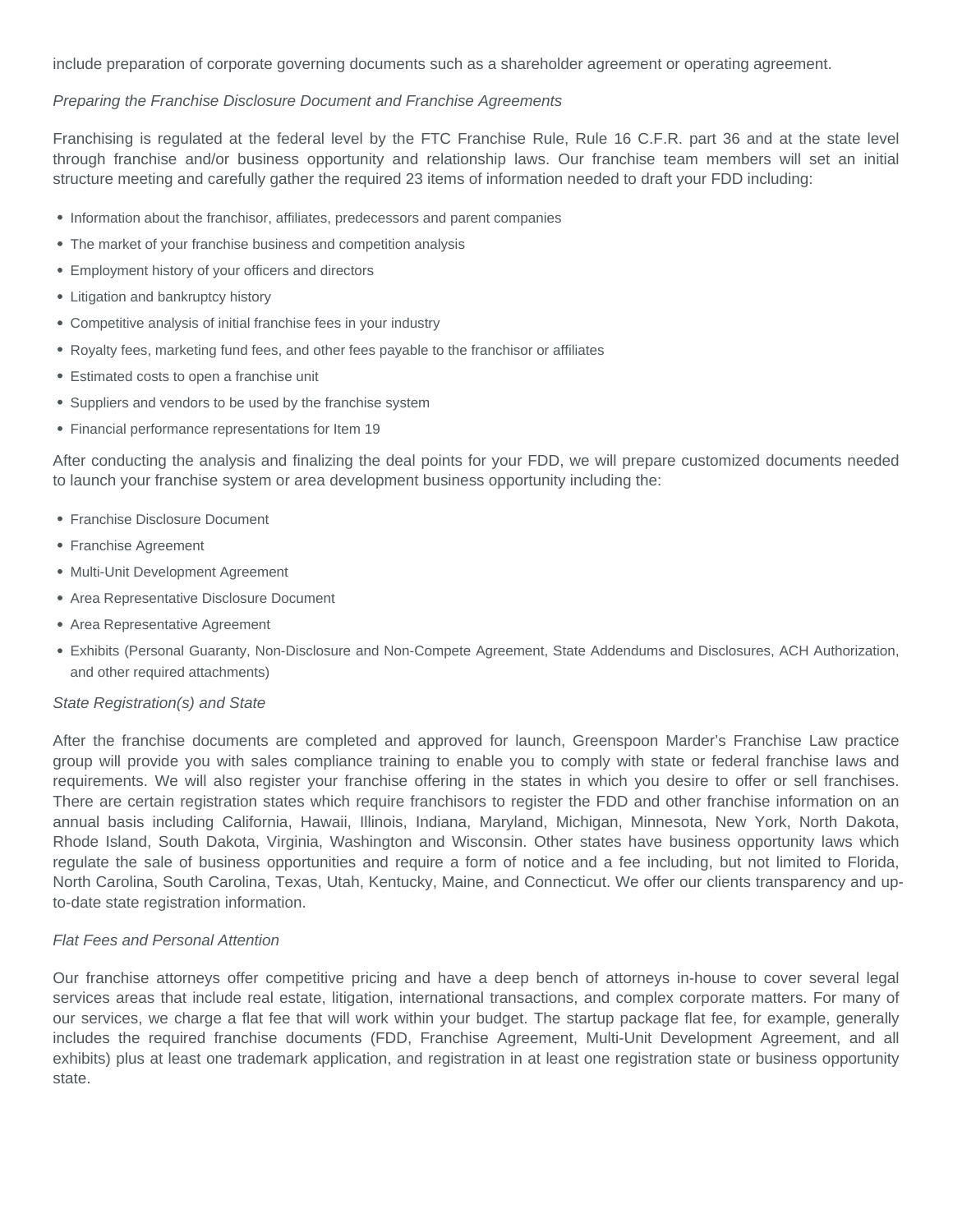Our franchise clients get the benefit of a having the backing of a national firm but with the cost-efficiency and personal attention that you might expect from a boutique or small firm. Each one of our franchise attorneys has prior franchise experience at big and small firms. We work with each of our startup franchise clients to walk them through the entire franchising process from start to finish.

#### **Established Franchisor Representation**

We represent franchisor clients in the full range of franchise law matters, including registrations, renewals and updating of FDDs, the preparation of franchise agreements and related documents, and handling franchise regulatory matters with various state agencies.

Our experience in representing established franchisors includes:

- Negotiating franchise, area representative and multi-unit development agreements with franchisees, including area developers and master franchisees
- Representing national and international franchisors in litigation regarding termination of franchisees, protection of intellectual property rights, enforcement of restrictive covenants and other matters
- Advising on financing and structuring of the franchisor and affiliated entities
- Negotiating merger and acquisition deals
- Private equity buy-outs
- Human resources and employment issues with employees
- Counseling the franchisor on effective strategies to employ within the franchise system
- Assisting with IP and branding issues, including trademark registration and protection
- Strategic partnerships with private equity groups, franchise development companies, franchise sellers, and other industry contacts
- Serving as general counsel to multiple brands
- Cross-border transactions and in-bound franchise documents
- Raising money through capital and debt financing
- Corporate litigation in all areas
- Bankruptcy and asset protection
- Antitrust and unfair competition
- Finance and lending
- Strategic partnerships

#### **Franchise Litigation and Dispute Resolution**

Greenspoon Marder's Franchise Law practice group has experience representing both franchisors and franchisees in federal and state courts, as well as arguing before multiple appellate courts in the State of Florida and throughout the United States. To save our clients time and money, our attorneys use strategic planning to achieve the best resolution through either mediation or arbitration. Whether the matter is local, national, or international, we represent our franchise clients in the following types of disputes:

- Enforcing Franchise System Standards
- Franchise Defaults and Terminations
- Franchise Disclosure Violations
- Violations of the FTC Franchise Rule and Little FTC Acts
- Fraud and Defamation
- Intellectual Property Litigation
- Enforcing Noncompete Agreements and other Post-Termination Covenants
- Franchise Employment & Labor Issues
- Real Estate and Landlord/Tenant Disputes